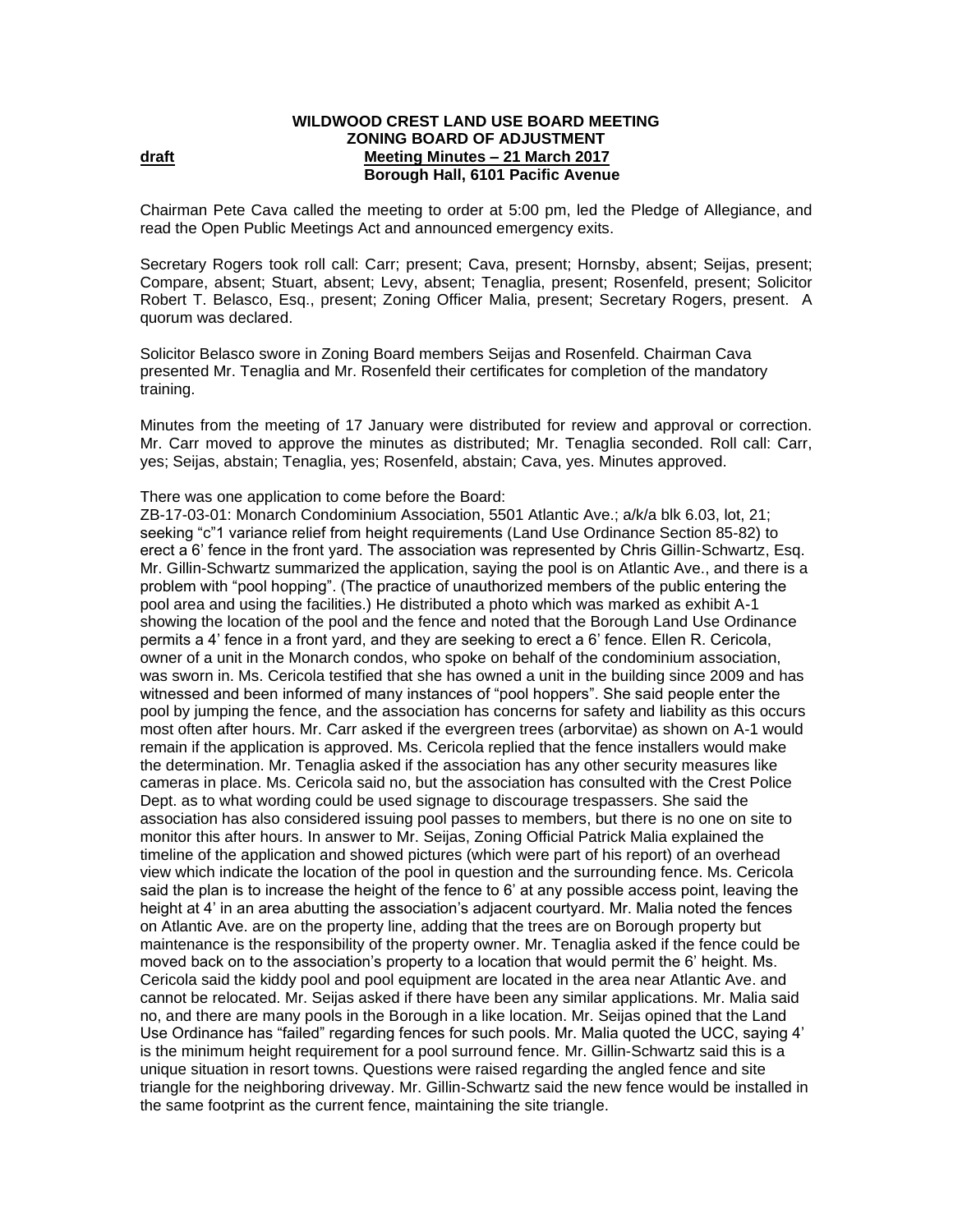Mr. Malia read his report and the Board Engineer's report into the record. Both are attached hereto and made part hereof.

Solicitor Belasco reiterated the relief sought and explained the "c" variance criteria and purposes of the zoning act reminding the Board to weigh the benefits and detriments of the application.

Mr. Seijas opened deliberation saying the application presents a peculiar and practical difficulty; there is an inherent hazard in a front yard pool with a 4' fence. He opined it would be difficult to deny the application considering the safety concerns.

Mr. Tenaglia expressed concern that this is no different than many other pools, and the property owner should be policing the issues.

Mr. Seijas pointed out the difficulty in self-policing in a congested area.

Mr. Carr added that there are large trees already, and adding 2' to the fence would not have a significant impact and would help with safety issues. He said he sees no detriment.

Mr. Tenaglia said they could fill the kiddy pool and move the fence back.

Ms. Cericola interjected that the pool equipment is also located in that area and would be impossible to move.

Mr. Gillin-Schwartz stated that denying this relief would impact the health, safety and welfare of the community.

Mr. Rosenfeld said granting the variance would not guarantee safety, but he sees no detriment. Solicitor Belasco reminded the Board that each application stands on its own merits, and no precedent is set by the granting of a variance.

Mr. Cava said the situation exists and asked as to the type of fence the applicant is considering and if the Board would like to add the type of fence as a condition.

Mr. Tenaglia asked if they are allowed to build a fence, what would prevent them from building a concrete wall. Mr. Malia replied that such a wall would require additional variance relief. Mr. Tenaglia reminded the Board that there are many pools like this and no other has applied for such variance relief.

Mr. Carr said safety concerns are the crux of the matter.

Mr. Gillin-Schwartz summarized saying approval of the application would promote the purposes of zoning.

No members of the public spoke for or against the granting of the variance.

Solicitor Belasco read the findings of fact into the record. Mr. Seijas moved to accept the findings of fact; Mr. Carr seconded. Roll call: Carr, yes; Seijas, yes; Tenaglia, yes; Rosenfeld, yes; Cava, yes. Findings accepted.

Mr. Seijas moved to approve the application as presented; Mr. Carr provided the second. Roll call: Carr, yes; Seijas, yes; Tenaglia, no; Rosenfeld, yes; Cava, yes. Application approved.

There were resolutions memorializing Board action.

There were no administrative resolutions.

There was no old business.

Under new business, Solicitor Belasco instructed the Board that in the event any member is approached by an applicant or potential applicant, no conversation should take place or opinion be rendered regarding the application. The applicant should be directed to contact the Zoning/Construction Office with any inquiries.

Mr. Seijas reminded the Board that it is not a function of the Board to suggest changes to applications at the time the application is being heard. The Board should act on the application as presented.

No members of the public spoke.